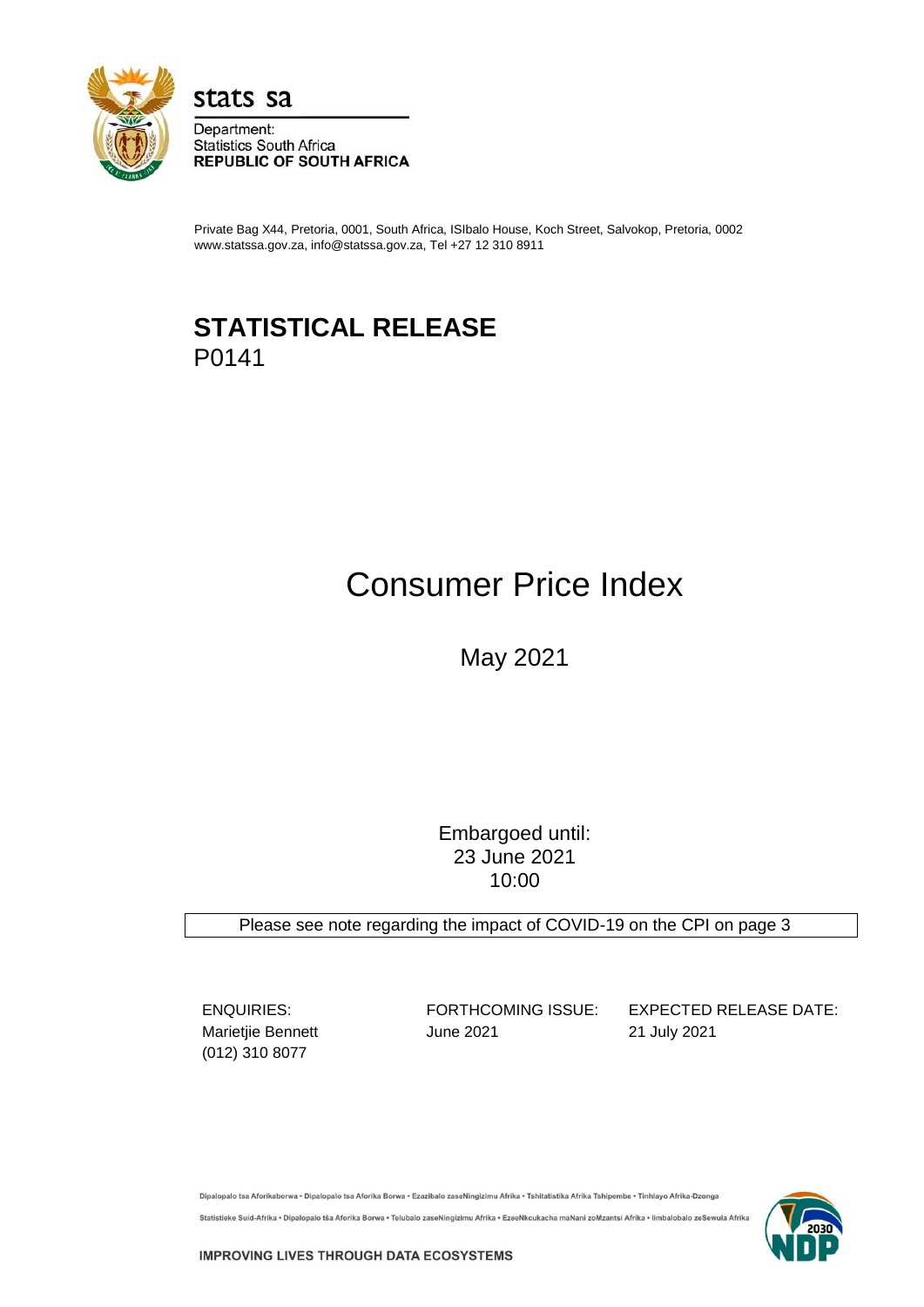## **CONTENTS**

| Table C - Contributions of the different groups to the annual percentage change in the CPI headline 6   |  |
|---------------------------------------------------------------------------------------------------------|--|
| Table D - Contributions of the different groups to the monthly percentage change in the CPI headline  6 |  |
|                                                                                                         |  |
|                                                                                                         |  |
|                                                                                                         |  |
|                                                                                                         |  |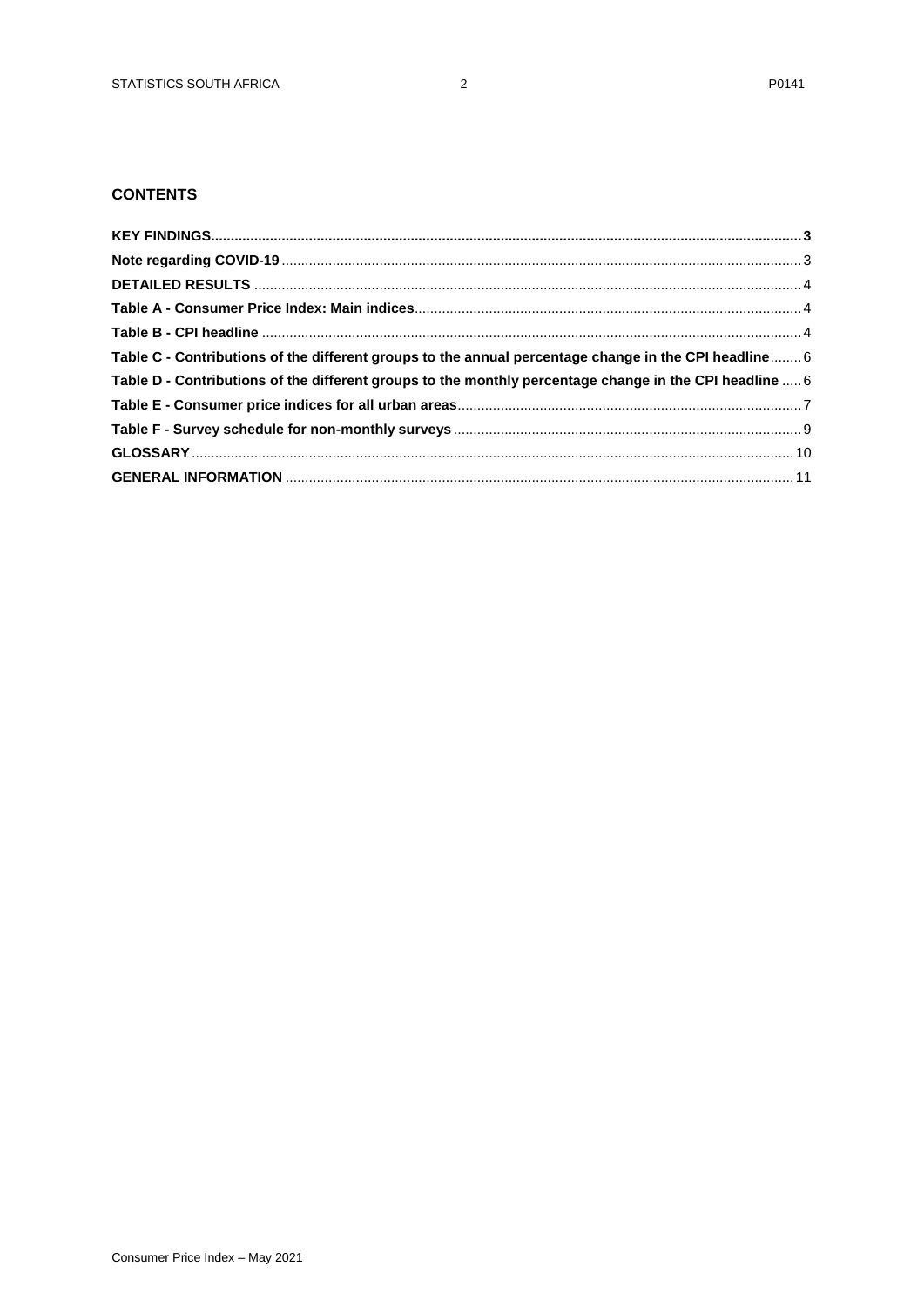## <span id="page-2-0"></span>**KEY FINDINGS**

#### **Headline consumer price index (CPI for all urban areas)**

Annual consumer price inflation was 5,2% in May 2021, up from 4,4% in April 2021. The consumer price index increased by 0,1% month-on-month in May 2021.

The main contributors to the 5,2% annual inflation rate were food and non-alcoholic beverages; housing and utilities; transport; and miscellaneous goods and services (Table C on page 6).

Food and non-alcoholic beverages increased by 6,7% year-on-year, and contributed 1,2 percentage points to the total CPI annual rate of 5,2%.

Housing and utilities increased by 2,3% year-on-year, and contributed 0,6 of a percentage point.

Transport increased by 15,3% year-on-year, and contributed 2,0 percentage points.

Miscellaneous goods and services increased by 4,1% year-on-year, and contributed 0,7 of a percentage point.

**Note**: Not all items in the CPI are surveyed every month. Table F (page 9) shows the survey schedule for items that are not surveyed monthly.

#### <span id="page-2-1"></span>**Note regarding COVID-19**

<span id="page-2-2"></span>Resulting from COVID-19 health protocols, retail-based prices recorded across all regions (including online prices) have been pooled to create national average price changes which are then applied to each elementary index at a regional level. This means that the geographic index (including total country) changes will, in the main, vary according to different weights and not different price changes.

> **Risenga Maluleke Statistician-General**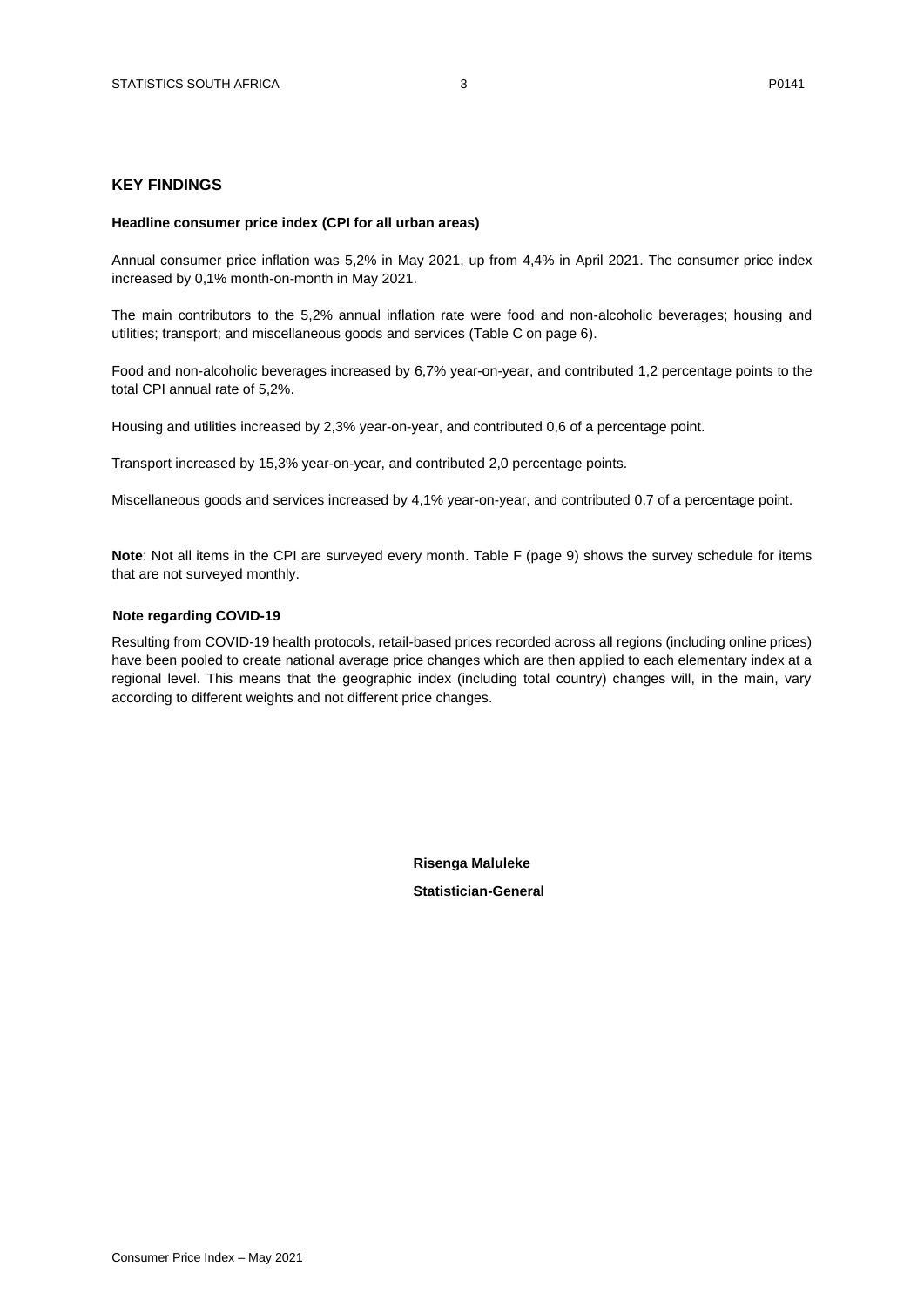## **DETAILED RESULTS**

## <span id="page-3-1"></span><span id="page-3-0"></span>**Table A - Consumer Price Index: Main indices**

## **Unless otherwise stated the table refers to all urban areas.**

|                          |                                                            |                         | Weight |          | Index (Dec 2016=100) |          |                 | Percentage change |
|--------------------------|------------------------------------------------------------|-------------------------|--------|----------|----------------------|----------|-----------------|-------------------|
|                          |                                                            |                         |        | May 2020 | Apr 2021             | May 2021 | <b>May 2021</b> | May 2021          |
|                          | Group                                                      |                         |        |          |                      |          | VS.             | vs.               |
|                          |                                                            |                         |        |          |                      |          | Apr 2021        | May 2020          |
| All items (CPI Headline) |                                                            |                         | 100,00 | 114,3    | 120.1                | 120.2    | 0.1             | 5,2               |
|                          | CPI excluding food and NAB, fuel and energy                |                         | 74,43  | 114,7    | 118,3                | 118,3    | 0,0             | 3,1               |
| <b>Trimmed mean</b>      |                                                            |                         |        | 114,5    | 119,2                | 119,4    | 0,2             | 4,3               |
| <b>Analytical</b>        | CPI for all goods                                          |                         | 48,70  | 110,5    | 118,9                | 119,3    | 0,3             | 8,0               |
| series                   | CPI for durable goods                                      |                         | 7,81   | 105,2    | 110,0                | 110,5    | 0,5             | 5,0               |
|                          | CPI for semi-durable goods                                 |                         | 5,68   | 103,7    | 106,1                | 106,4    | 0,3             | 2,6               |
|                          | CPI for non-durable goods                                  |                         | 35,21  | 113,3    | 123,7                | 124,1    | 0,3             | 9,5               |
|                          | <b>CPI for services</b>                                    |                         | 51,30  | 118,0    | 121,2                | 121,2    | 0,0             | 2,7               |
|                          | CPI for administered prices                                | Total                   | 16,17  | 114,8    | 129,4                | 129,1    | $-0,2$          | 12,5              |
|                          |                                                            | Regulated               | 11,76  | 110,2    | 128,3                | 128,0    | $-0,2$          | 16,2              |
|                          |                                                            | Not regulated           | 4,41   | 127,2    | 132,2                | 132,2    | 0,0             | 3,9               |
|                          | <b>CPI excluding administered</b><br>prices                |                         | 83,83  | 114,2    | 118,3                | 118,5    | 0,2             | 3,8               |
|                          | CPI for administered prices<br>excluding fuel and paraffin |                         | 11,54  | 122,0    | 127.7                | 127.7    | 0.0             | 4,7               |
|                          | CPI excluding food and NAB                                 |                         | 82,76  | 114,1    | 119,7                | 119,7    | 0,0             | 4,9               |
|                          | <b>CPI excluding fuel</b>                                  |                         | 95,42  | 115,1    | 119,4                | 119,6    | 0,2             | 3,9               |
|                          | <b>CPI excluding food and NAB</b><br>and fuel              |                         | 78,18  | 115,1    | 118,9                | 118,9    | 0,0             | 3,3               |
|                          | <b>CPI excluding housing</b>                               |                         | 75,38  | 113,9    | 120,7                | 120,9    | 0.2             | 6,1               |
|                          | CPI excluding fuel and                                     |                         |        |          |                      |          |                 |                   |
|                          | energy                                                     |                         | 91,67  | 114,8    | 119,0                | 119,2    | 0,2             | 3,8               |
|                          | <b>CPI</b> excluding energy                                |                         | 96,25  | 113,9    | 119,6                | 119,8    | 0,2             | 5,2               |
|                          | <b>CPI excluding owners'</b>                               |                         |        |          |                      |          |                 |                   |
|                          | equivalent rent                                            |                         | 86,68  | 114,7    | 121,3                | 121,5    | 0,2             | 5,9               |
|                          | <b>CPI for pensioners</b>                                  |                         |        | 115,1    | 120,4                | 120,5    | 0,1             | 4,7               |
| Geographic               | CPI for total country                                      |                         | 100,00 | 114,0    | 119,8                | 119,9    | 0,1             | 5,2               |
| indices                  | <b>CPI for rural areas</b>                                 |                         | 12,23  | 111,7    | 117,6                | 117,9    | 0,3             | 5,6               |
|                          | CPI per province                                           | <b>Western Cape</b>     | 17,25  | 116,8    | 122,9                | 123,1    | 0,2             | 5,4               |
|                          |                                                            | <b>Eastern Cape</b>     | 8,04   | 113,1    | 119,0                | 119,2    | 0,2             | 5,4               |
|                          |                                                            | Northern Cape           | 1,93   | 113,1    | 118,5                | 118,8    | 0,3             | 5,0               |
|                          |                                                            | <b>Free State</b>       | 5,93   | 113,7    | 119,1                | 119,4    | 0,3             | 5,0               |
|                          |                                                            | KwaZulu-Natal           | 12,70  | 112,8    | 118,4                | 118,6    | 0,2             | 5,1               |
|                          |                                                            | <b>North West</b>       | 5,31   | 111,6    | 117,8                | 118,0    | 0,2             | 5,7               |
|                          |                                                            | Gauteng                 | 36,25  | 114,0    | 119,9                | 120,0    | 0,1             | 5,3               |
|                          |                                                            | Mpumalanga              | 6,89   | 112,6    | 118,0                | 118,2    | 0,2             | 5,0               |
|                          |                                                            | Limpopo                 | 5,70   | 112,9    | 118,9                | 119,2    | 0,3             | 5,6               |
| <b>Deciles</b>           | CPI per expenditure decile                                 | $\mathbf{1}$            | 0,50   | 112,1    | 117,6                | 117,9    | 0,3             | 5,2               |
|                          |                                                            | $\overline{2}$          | 1,13   | 112,6    | 117,9                | 118,2    | 0,3             | 5,0               |
|                          |                                                            | $\overline{\mathbf{3}}$ | 1,89   | 112,4    | 117,3                | 117,6    | 0,3             | 4,6               |
|                          |                                                            | 4                       | 2,81   | 112,3    | 117,0                | 117,3    | 0,3             | 4,5               |
|                          |                                                            | $\overline{5}$          | 3,93   | 112,3    | 116,8                | 117,1    | 0,3             | 4,3               |
|                          |                                                            | 6                       | 5,61   | 112,2    | 116,6                | 116,8    | 0,2             | 4,1               |
|                          |                                                            | 7                       | 7,91   | 112,7    | 117,6                | 117,8    | 0,2             | 4,5               |
|                          |                                                            | 8                       | 11,30  | 113,3    | 118,7                | 118,9    | 0,2             | 4,9               |
|                          |                                                            | 9                       | 16,35  | 114,9    | 120,9                | 121,1    | 0,2             | 5,4               |
|                          |                                                            | 10                      | 48,57  | 115,1    | 121,5                | 121,6    | 0,1             | 5,6               |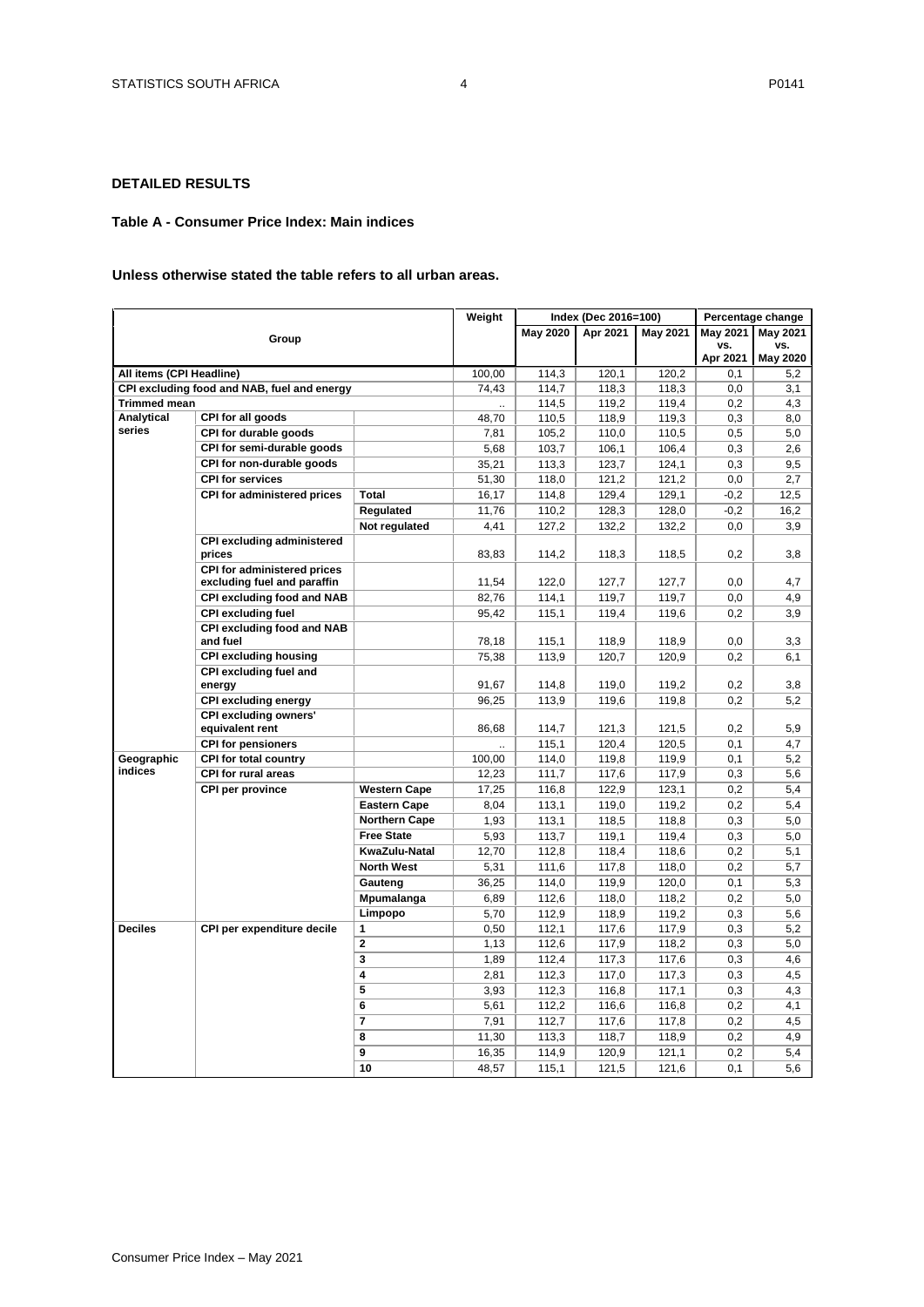## **Table B - CPI headline**

## **Table B1 - CPI headline index numbers (Dec 2016=100)**

| Year | Jan   | Feb   | Mar   | Apr   | Mav   | Jun       | Jul      | Aug   | Sep      | Oct   | Nov       | Dec     | l Averaɑe <sup>1</sup> |
|------|-------|-------|-------|-------|-------|-----------|----------|-------|----------|-------|-----------|---------|------------------------|
| 2017 | 100.6 | 101,  | 102.3 | 102.4 | 102.  | 102.9     | 103.2    | 103.3 | 103.8    | 104.1 | 104.2     | 104.    | 103,0                  |
| 2018 | 105.0 | 105.8 | 106.2 | 107.0 | 107.2 | 107.6     | 108.5    | 108,4 | 108.9    | 109.4 | 109.6     | 109,4   | 107.8                  |
| 2019 | 109.2 | 110.1 | 111.0 | 111,7 | 112.0 | 112.4     | 12.8     | 113.1 | 13.4     | 113.4 | 113.5     | 13.8    | 112.2                  |
| 2020 | 114.1 | 115.2 | 115.6 | 15,0  | 114,3 | 114.9     | 16.4     | 116.6 | 16.8     | 117.1 | 117       | 17.3    | 115,9                  |
| 2021 | 117.7 | 118.5 | 119,3 | 120,1 | 120.2 | $\cdot$ . | $\cdots$ |       | $\cdots$ |       | $\cdot$ . | $\cdot$ | $\cdots$               |

## **Table B2 - CPI headline year-on-year rates**

| Year | Jan | Feb | Mar | Apr | May | Jun | Jul | Aug | Sep       | Oct | Nov       | <b>Dec</b>           | Average <sup>1</sup> |
|------|-----|-----|-----|-----|-----|-----|-----|-----|-----------|-----|-----------|----------------------|----------------------|
| 2017 | 6,6 | 6,3 | 6,1 | 5,3 | 5.4 | 5,1 | 4.6 | 4,8 | 5.1       | 4.8 | 4,6       | 4.7                  | 5,3                  |
| 2018 | 4.4 | 4.0 | 3,8 | 4.5 | 4.4 | 4,6 | 5,1 | 4.9 | 4,9       | 5,1 | 5,2       | 4,5                  | 4.7                  |
| 2019 | 4,0 | 4.1 | 4,5 | 4.4 | 4,5 | 4,5 | 4.0 | 4.3 | 4.1       | 3,7 | 3,6       | 4,0                  | 4.1                  |
| 2020 | 4.5 | 4.6 | 4.1 | 3.0 | 2.1 | 2.2 | 3.2 | 3.1 | 3,0       | 3.3 | 3,2       | 2 <sub>1</sub><br>J. | 3,3                  |
| 2021 | 3,2 | 2,9 | 3,2 | 4.4 | 5,2 |     |     |     | $\cdot$ . |     | $\cdot$ . | $\cdot$ .            | $\cdots$             |

<sup>1</sup> Annual average.



## **Figure 1 - CPI headline index numbers and year-on-year rates**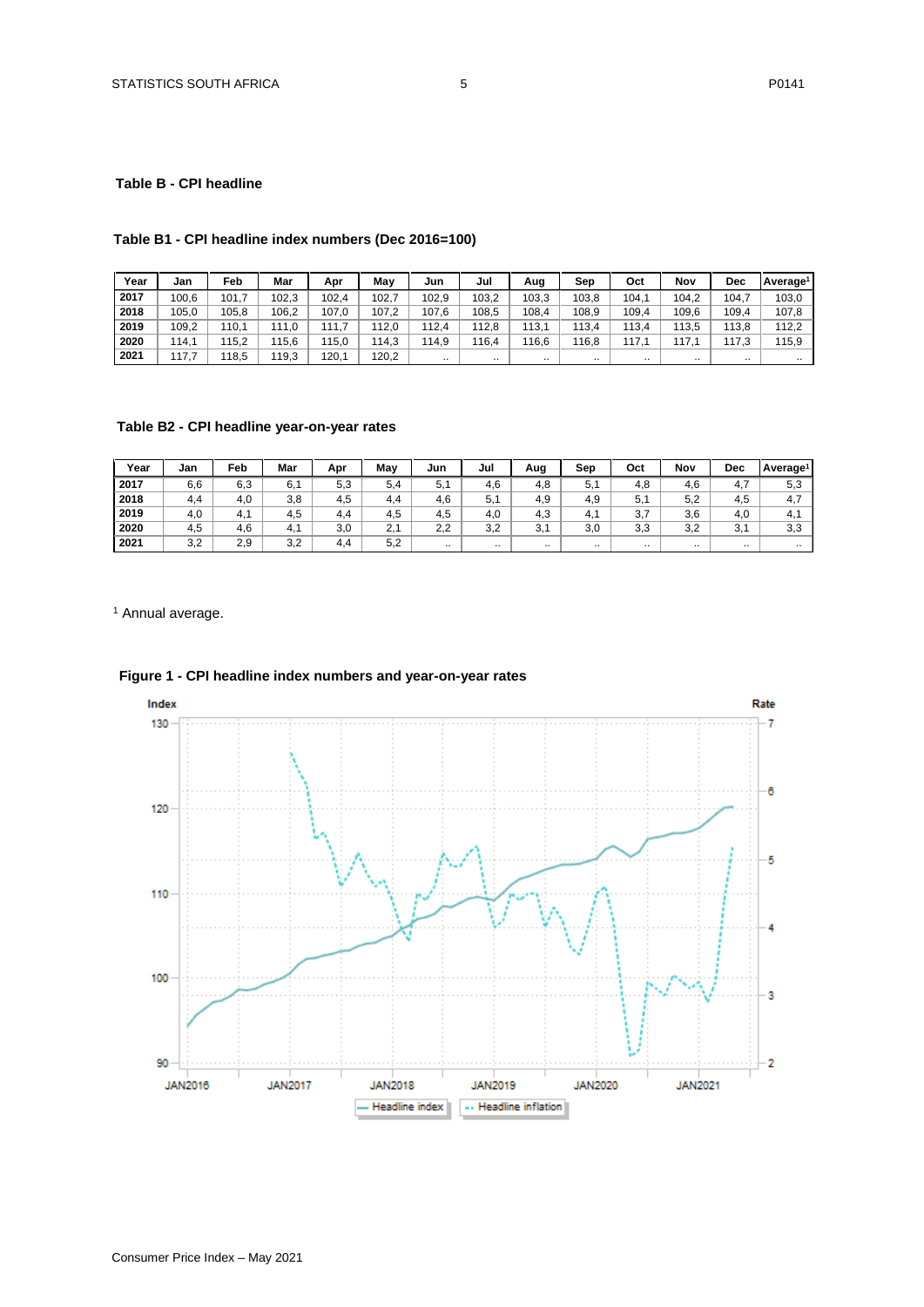## <span id="page-5-1"></span><span id="page-5-0"></span>**Table C - Contributions of the different groups to the annual percentage change in the CPI headline**

|                                  | Contribution |                 |  |  |  |
|----------------------------------|--------------|-----------------|--|--|--|
| Group                            | Apr 2021     | <b>May 2021</b> |  |  |  |
| Food and non-alcoholic beverages | 1,1          | 1,2             |  |  |  |
| Alcoholic beverages and tobacco  | 0,3          | 0,3             |  |  |  |
| <b>Clothing and footwear</b>     | 0,0          | 0,1             |  |  |  |
| <b>Housing and utilities</b>     | 0,6          | 0,6             |  |  |  |
| Health                           | 0,0          | 0,1             |  |  |  |
| <b>Transport</b>                 | 1,5          | 2,0             |  |  |  |
| <b>Recreation and culture</b>    | 0,1          | 0,1             |  |  |  |
| <b>Education</b>                 | 0,1          | 0,1             |  |  |  |
| <b>Restaurants and hotels</b>    | 0,1          | 0,1             |  |  |  |
| Miscellaneous goods and services | 0,7          | 0,7             |  |  |  |
| Residual                         | $-0,1$       | $-0,1$          |  |  |  |
| All Items                        | 4,4          | 5,2             |  |  |  |

## **Table D - Contributions of the different groups to the monthly percentage change in the CPI headline**

| Group                            | Contribution |          |  |  |  |
|----------------------------------|--------------|----------|--|--|--|
|                                  | Apr 2021     | May 2021 |  |  |  |
| Food and non-alcoholic beverages | 0,2          | 0,1      |  |  |  |
| <b>Transport</b>                 | 0,3          | 0,0      |  |  |  |
| Miscellaneous goods and services | 0,1          | 0,0      |  |  |  |
| Residual                         | 0,1          | 0,0      |  |  |  |
| All Items                        | 0,7          | 0,1      |  |  |  |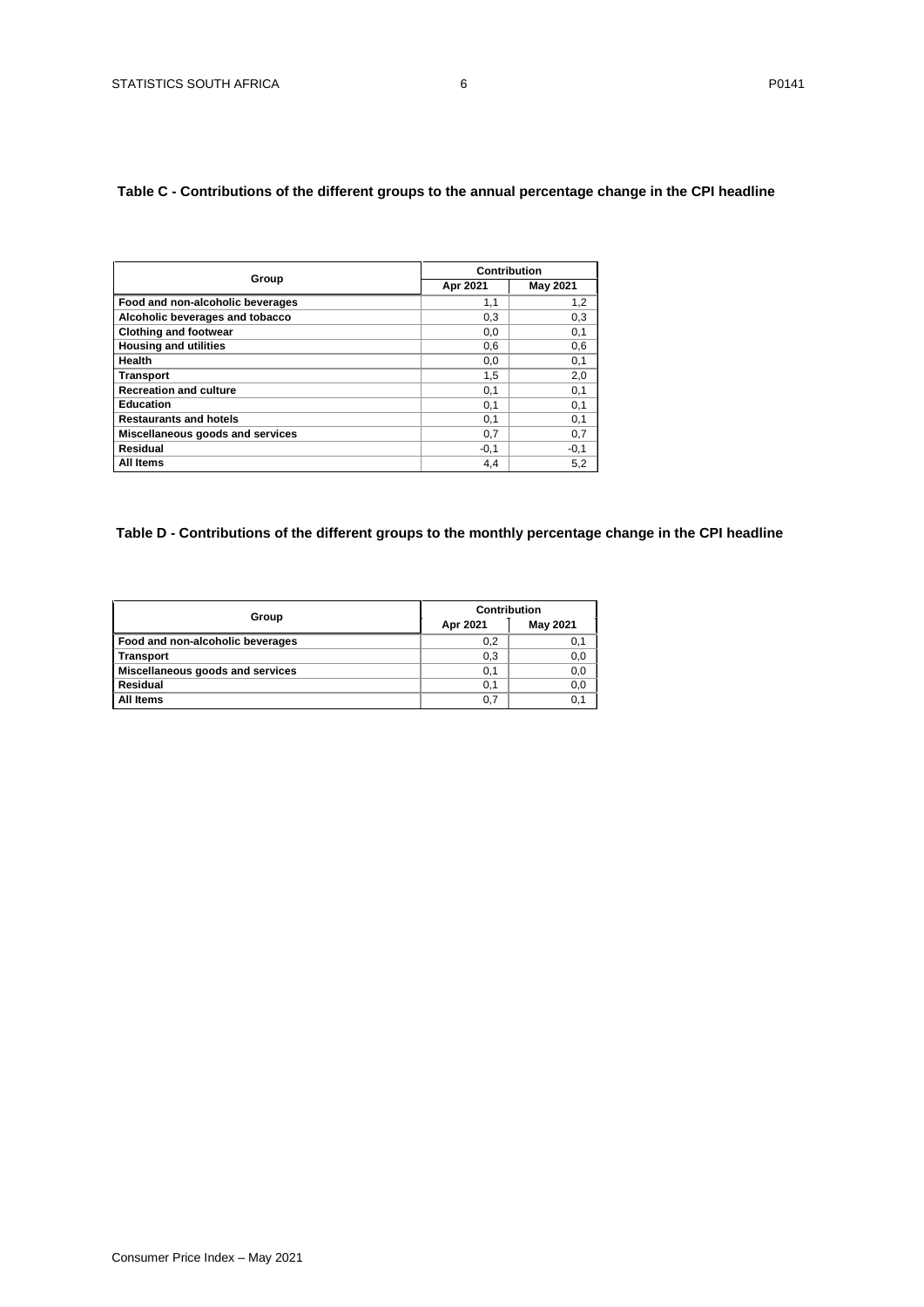## <span id="page-6-0"></span>**Table E - Consumer price indices for all urban areas**

|                                 |                                              |                                   | Weight |                 | Index (Dec 2016=100) |                 |                 | Percentage change |
|---------------------------------|----------------------------------------------|-----------------------------------|--------|-----------------|----------------------|-----------------|-----------------|-------------------|
|                                 |                                              |                                   |        | <b>May 2020</b> | Apr 2021             | <b>May 2021</b> | <b>May 2021</b> | May 2021          |
|                                 | Group                                        |                                   |        |                 |                      |                 | VS.             | VS.               |
|                                 |                                              |                                   |        |                 |                      |                 | Apr 2021        | May 2020          |
| All items (CPI                  |                                              |                                   |        |                 |                      |                 |                 |                   |
| Headline)                       |                                              |                                   | 100,00 | 114.3           | 120.1                | 120.2           | 0.1             | 5.2               |
| Food and                        |                                              |                                   | 17,24  | 115,0           | 121,9                | 122,7           | 0,7             | 6,7               |
| non-<br>alcoholic               | Food                                         |                                   | 15,48  | 114,8           | 121,7                | 122,6           | 0,7             | 6,8               |
| beverages                       |                                              | Processed                         | 8,67   | 113,9           | 120,7                | 121,9           | 1,0             | 7,0               |
|                                 |                                              | Unprocessed                       | 6,81   | 115,4           | 122,6                | 123.2           | 0,5             | 6.8               |
|                                 |                                              | <b>Bread and</b><br>cereals       | 3,21   | 104,9           | 110,0                | 110,0           | 0,0             | 4,9               |
|                                 |                                              | <b>Meat</b>                       | 5,46   | 122,0           | 130,8                | 132,4           | 1,2             | 8,5               |
|                                 |                                              | Fish                              | 0,40   | 118,5           | 127,0                | 126,8           | $-0,2$          | 7.0               |
|                                 |                                              | Milk, eggs and<br>cheese          | 2,57   | 115,2           | 119,8                | 121,8           | 1,7             | 5,7               |
|                                 |                                              | Oils and fats                     | 0,45   | 107,9           | 123,1                | 129,5           | 5,2             | 20,0              |
|                                 |                                              | <b>Fruit</b>                      | 0,34   | 110,2           | 107,2                | 103,0           | $-3,9$          | $-6,5$            |
|                                 |                                              | Vegetables                        | 1,30   | 113,9           | 123,1                | 121,4           | $-1,4$          | 6,6               |
|                                 |                                              | Sugar, sweets<br>and desserts     | 0,56   | 116,1           | 125,5                | 126,2           | 0,6             | 8,7               |
|                                 |                                              | Other food                        | 1,19   | 109,4           | 113,9                | 114,3           | 0,4             | 4,5               |
|                                 | Non-alcoholic beverages                      |                                   | 1,76   | 117,2           | 123,6                | 123,4           | $-0,2$          | 5,3               |
|                                 |                                              | <b>Hot beverages</b>              |        | 115,9           | 121,7                | 121,7           |                 |                   |
|                                 |                                              |                                   | 0,65   |                 |                      |                 | 0,0             | 5,0               |
|                                 |                                              | <b>Cold beverages</b>             | 1.11   | 117.9           | 124.7                | 124.5           | $-0.2$          | 5.6               |
| <b>Alcoholic</b><br>beverages   |                                              |                                   | 5,82   | 116,3           | 122,6                | 123,0           | 0,3             | 5,8               |
| and tobacco                     | <b>Alcoholic beverages</b>                   |                                   | 3,89   | 117,0           | 122,9                | 123,3           | 0,3             | 5.4               |
|                                 |                                              | <b>Spirits</b>                    | 0,86   | 117,8           | 124,6                | 124,9           | 0,2             | 6,0               |
|                                 |                                              | Wine                              | 1,05   | 123,6           | 131,5                | 132,5           | 0,8             | 7,2               |
|                                 |                                              | <b>Beer</b>                       | 1,98   | 113,2           | 117,7                | 117,9           | 0,2             | 4,2               |
|                                 | <b>Tobacco</b>                               |                                   | 1,93   | 114,8           | 122,0                | 122,4           | 0,3             | 6,6               |
| <b>Clothing and</b><br>footwear |                                              |                                   | 3,83   | 105,2           | 106,9                | 107,1           | 0,2             | 1,8               |
|                                 | Clothing                                     |                                   | 2,71   | 106,0           | 107,7                | 107,8           | 0,1             | 1,7               |
|                                 | Footwear                                     |                                   | 1,12   | 103,1           | 105,2                | 105,3           | 0,1             | 2,1               |
| <b>Housing and</b>              |                                              |                                   | 24,62  | 115,5           | 118,2                | 118,2           | 0,0             | 2,3               |
| utilities                       | <b>Actual rentals for housing</b>            |                                   | 3,52   | 113,1           | 113,8                | 113,8           | 0,0             | 0,6               |
|                                 | Owners' equivalent rent                      |                                   | 13,32  | 111,4           | 111,9                | 111,9           | 0,0             | 0,4               |
|                                 | <b>Maintenance and repair</b>                |                                   | 0.82   | 110,8           | 114,9                | 115,7           | 0.7             | 4,4               |
|                                 | Water and other services                     |                                   | 3,16   | 128,1           | 135,6                | 135,6           | 0,0             | 5,9               |
|                                 | <b>Electricity and other fuels</b>           |                                   | 3,80   | 122,9           | 130,5                | 130,5           | 0,0             | 6,2               |
| Household                       |                                              |                                   | 4,35   | 108,4           | 109,7                | 109,4           | $-0.3$          | 0,9               |
| contents and<br>services        | Furnishings, floor coverings<br>and textiles |                                   | 0,81   | 92,3            | 91,5                 | 90,4            | $-1,2$          | $-2,1$            |
|                                 | Appliances, tableware and<br>equipment       |                                   | 0,73   | 99.6            | 100,0                | 99.8            | $-0,2$          | 0,2               |
|                                 | <b>Supplies and services</b>                 |                                   | 2,81   | 115,4           | 117,5                | 117,5           | 0,0             | 1,8               |
|                                 |                                              | <b>Domestic</b><br>workers' wages | 2,45   | 117,0           | 119,4                | 119,4           | 0.0             | 2.1               |
| <b>Health</b>                   |                                              |                                   | 1,40   | 121,1           | 125,3                | 125,4           | 0,1             | 3,6               |
|                                 | <b>Medical products</b>                      |                                   | 0,53   | 115,6           | 120,2                | 120,5           | 0.2             | 4,2               |
|                                 | <b>Medical services</b>                      |                                   | 0,87   | 124,9           | 128,8                | 128,8           | 0,0             | 3,1               |
|                                 |                                              |                                   |        |                 |                      |                 |                 |                   |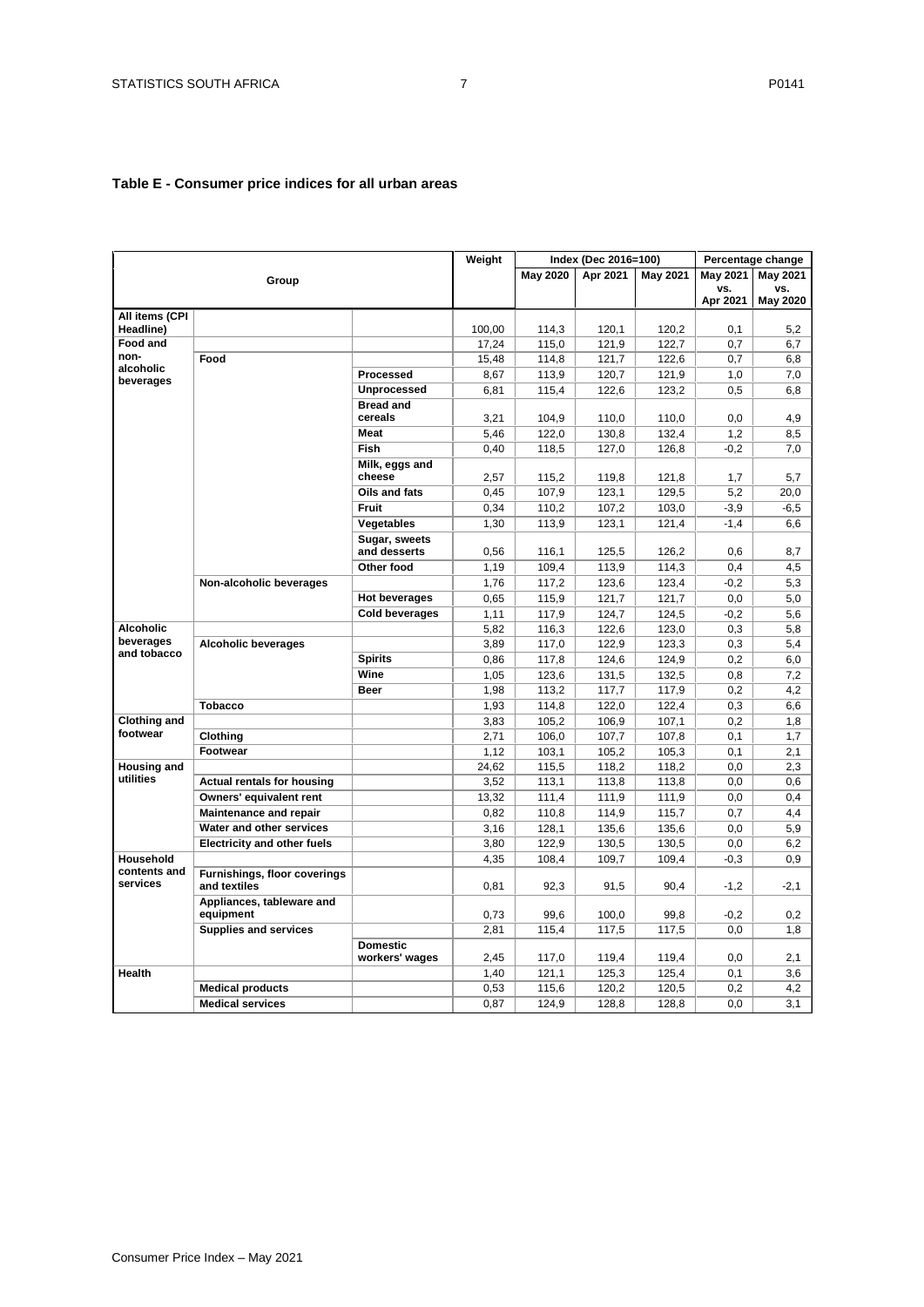|                                               |                                                   |                        | Weight |                 | Index (Dec 2016=100) |                 |                 | Percentage change      |
|-----------------------------------------------|---------------------------------------------------|------------------------|--------|-----------------|----------------------|-----------------|-----------------|------------------------|
|                                               | Group                                             |                        |        | <b>May 2020</b> | Apr 2021             | <b>May 2021</b> | <b>May 2021</b> | May 2021               |
|                                               |                                                   |                        |        |                 |                      |                 | VS.<br>Apr 2021 | VS.<br><b>May 2020</b> |
| <b>Transport</b>                              |                                                   |                        | 14.28  | 106.2           | 122.5                | 122.4           | $-0,1$          | 15,3                   |
|                                               | <b>Purchase of vehicles</b>                       |                        | 6,12   | 110,5           | 116,9                | 117,7           | 0,7             | 6,5                    |
|                                               | Private transport operation                       |                        | 5,86   | 99,9            | 130,8                | 130,4           | $-0.3$          | 30,5                   |
|                                               |                                                   | Fuel                   | 4.58   | 96.7            | 133.7                | 132.9           | $-0.6$          | 37.4                   |
|                                               |                                                   | Other running<br>costs | 1.28   | 111.4           | 120.3                | 121.3           | 0.8             | 8,9                    |
|                                               | <b>Public transport</b>                           |                        | 2.30   | 110.5           | 116.4                | 115.2           | $-1.0$          | 4,3                    |
| Communication                                 |                                                   |                        | 2,63   | 99,4            | 99,2                 | 99,2            | 0,0             | $-0,2$                 |
|                                               | Postal services and<br>telecommunication services |                        | 2.43   | 102.2           | 102.2                | 102.2           | 0.0             | 0.0                    |
|                                               | Telecommunication<br>equipment                    |                        | 0,20   | 67.0            | 63.8                 | 63.1            | $-1,1$          | $-5,8$                 |
| <b>Recreation and</b>                         |                                                   |                        | 5,16   | 103,2           | 105,0                | 104.9           | $-0,1$          | 1,6                    |
| culture                                       | <b>Recreational equipment</b>                     |                        | 1,25   | 96.4            | 98,5                 | 98.4            | $-0,1$          | 2,1                    |
|                                               | <b>Recreational and cultural</b><br>services      |                        | 3,10   | 103.2           | 104,1                | 104,1           | 0.0             | 0,9                    |
|                                               | Books, newspapers and<br>stationery               |                        | 0.64   | 120.4           | 126.2                | 126.5           | 0,2             | 5,1                    |
|                                               | Package holidays                                  |                        | 0,17   | 90.6            | 90.4                 | 88,9            | $-1,7$          | $-1,9$                 |
| <b>Education</b>                              |                                                   |                        | 2,53   | 129,6           | 134,9                | 134.9           | 0,0             | 4,1                    |
|                                               | Primary and secondary                             |                        | 1.54   | 133.1           | 137,6                | 137,6           | 0,0             | 3,4                    |
|                                               | <b>Tertiary</b>                                   |                        | 0.99   | 124.3           | 130.7                | 130.7           | 0.0             | 5,1                    |
| <b>Restaurants</b>                            |                                                   |                        | 3,09   | 108.7           | 111,6                | 111,5           | $-0,1$          | 2,6                    |
| and hotels                                    | <b>Restaurants</b>                                |                        | 1.98   | 116.5           | 120.1                | 120.5           | 0.3             | 3,4                    |
|                                               | <b>Hotels</b>                                     |                        | 1,11   | 93,8            | 95,3                 | 94,3            | $-1,0$          | 0,5                    |
| <b>Miscellaneous</b><br>goods and<br>services |                                                   |                        | 15,05  | 126,5           | 131,7                | 131,7           | 0,0             | 4,1                    |
|                                               | Personal care                                     |                        | 2,12   | 107,7           | 108,6                | 108,7           | 0,1             | 0,9                    |
|                                               | <b>Insurance</b>                                  |                        | 10,06  | 132,8           | 138,1                | 138,1           | 0,0             | 4,0                    |
|                                               | <b>Financial services</b>                         |                        | 1,53   | 123,9           | 130,4                | 130,4           | 0,0             | 5,2                    |
|                                               | Other goods and services                          |                        | 1.34   | 112.2           | 121.3                | 121.3           | 0.0             | 8.1                    |

## **Table E - Consumer price indices for all urban areas (concluded)**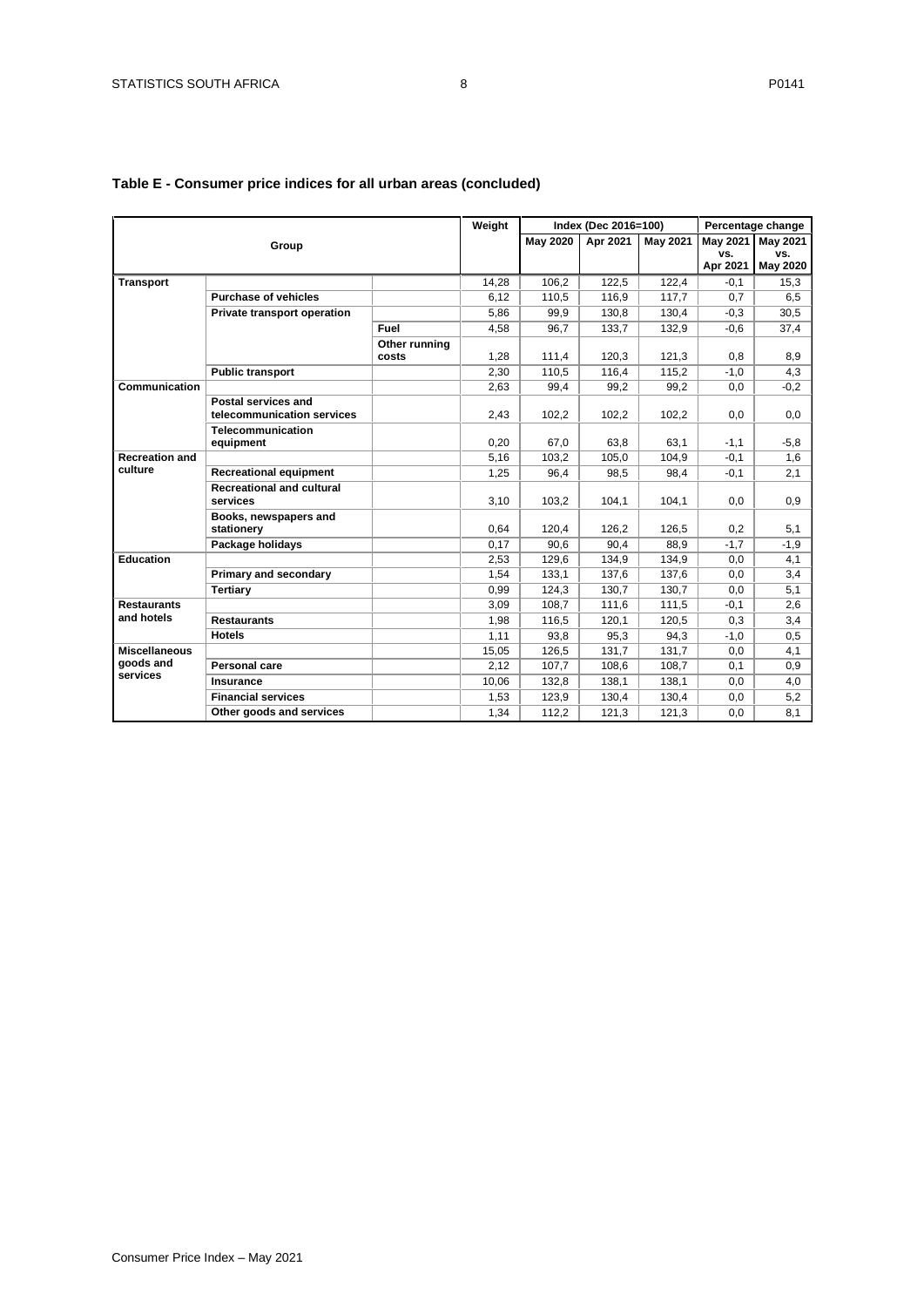## <span id="page-8-0"></span>**Table F - Survey schedule for non-monthly surveys**

| Quarterly                                                          |                                                                                                                                      |  |  |  |  |  |
|--------------------------------------------------------------------|--------------------------------------------------------------------------------------------------------------------------------------|--|--|--|--|--|
| January, April, July, October                                      | Gymnasium fees (Recreation and culture)<br>Funeral<br>expenses, funeral<br>policies,<br>maintenance<br>gravestone<br>(Miscellaneous) |  |  |  |  |  |
|                                                                    | Private-sector hospitals (Health)                                                                                                    |  |  |  |  |  |
| February, May, August, November                                    | Rugby tickets (Recreation and culture)                                                                                               |  |  |  |  |  |
|                                                                    | Cricket tickets (Recreation and culture)                                                                                             |  |  |  |  |  |
|                                                                    | Actual rentals for housing, owners' equivalent rent (Housing and<br>utilities)                                                       |  |  |  |  |  |
| March, June, September, December                                   | Domestic workers' wages (Household contents and services)                                                                            |  |  |  |  |  |
|                                                                    | Taxi fares, train fares (Transport)                                                                                                  |  |  |  |  |  |
|                                                                    | Motor vehicle insurance (Miscellaneous)                                                                                              |  |  |  |  |  |
| <b>Biannual</b>                                                    |                                                                                                                                      |  |  |  |  |  |
| January, July                                                      | Building insurance, household content insurance (Miscellaneous)                                                                      |  |  |  |  |  |
| February, April                                                    | Medical aid (Miscellaneous)                                                                                                          |  |  |  |  |  |
| April, October                                                     | Television licences (Recreation and culture)                                                                                         |  |  |  |  |  |
| May, November                                                      | Electricians, plumbers (Housing and utilities)                                                                                       |  |  |  |  |  |
| July, August                                                       | Municipal charges for water, property rates and electricity (Housing and<br>utilities)                                               |  |  |  |  |  |
| Annual                                                             |                                                                                                                                      |  |  |  |  |  |
|                                                                    | Post box rental (Communication)                                                                                                      |  |  |  |  |  |
| January                                                            | Lotto tickets (Recreation and culture)                                                                                               |  |  |  |  |  |
| February                                                           | Private-sector doctors and dentists (Health)                                                                                         |  |  |  |  |  |
|                                                                    | School and university tuition fees (Education)                                                                                       |  |  |  |  |  |
| March                                                              | Toll fees (Transport)                                                                                                                |  |  |  |  |  |
|                                                                    | University boarding fees (Restaurants and hotels)                                                                                    |  |  |  |  |  |
|                                                                    | Crèche fees (Miscellaneous)                                                                                                          |  |  |  |  |  |
|                                                                    | Public-sector hospitals and doctors (Health)                                                                                         |  |  |  |  |  |
| April                                                              | Stamps (Communication)                                                                                                               |  |  |  |  |  |
| Other                                                              |                                                                                                                                      |  |  |  |  |  |
| January, March, April, June, July, September,<br>October, December | Local bus fares (Transport)                                                                                                          |  |  |  |  |  |

Additional surveys are conducted for these items when Stats SA is aware of significant price changes outside regular survey months.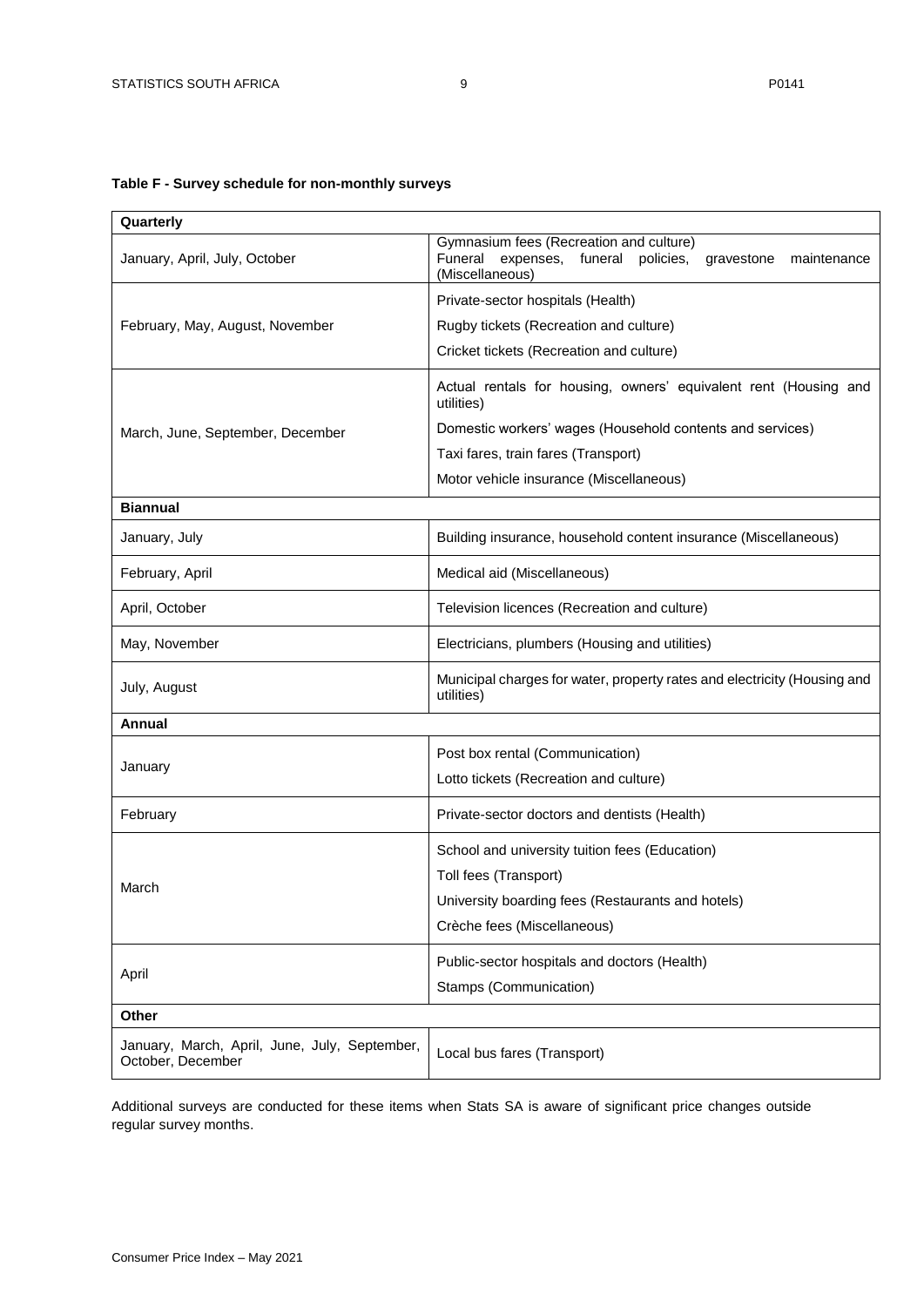## <span id="page-9-0"></span>**GLOSSARY**

A complete set of definitions is available in the methods and sources document on the Stats SA website [http://www.statssa.gov.za/?page\\_id=2528](http://www.statssa.gov.za/?page_id=2528)

| <b>Annual inflation rate</b>        | The annual inflation rate is the change in the index of the relevant month of<br>the current year compared with the index of the same month in the previous<br>year expressed as a percentage.                                                                                                                                                                                                                                                                                                                                                                                                                            |
|-------------------------------------|---------------------------------------------------------------------------------------------------------------------------------------------------------------------------------------------------------------------------------------------------------------------------------------------------------------------------------------------------------------------------------------------------------------------------------------------------------------------------------------------------------------------------------------------------------------------------------------------------------------------------|
| Annual percentage change            | The annual percentage change is the change in the index of the relevant<br>month of the current year compared with the index of the same month in the<br>previous year expressed as a percentage.                                                                                                                                                                                                                                                                                                                                                                                                                         |
| Average annual inflation rate       | The average annual inflation rate is the change in the average index of one<br>year compared with the average index of the previous year expressed as a<br>percentage.                                                                                                                                                                                                                                                                                                                                                                                                                                                    |
| Average annual percentage<br>change | The average annual percentage change is the change in the average index<br>of one year compared with the average index of the previous year expressed<br>as a percentage.                                                                                                                                                                                                                                                                                                                                                                                                                                                 |
| <b>CPI for administered prices</b>  | An administered price is defined as the price of a product which is set<br>consciously by an individual producer or group of producers and/or any price<br>which can be determined or influenced by government, either directly or<br>through a government agency/institution without reference to market forces.<br>Products and services included are assessment rates, water, electricity,<br>paraffin, petrol, diesel, public transport - trains, motor licences, motor<br>registration, telephone fees, cell calls, television licence, school fees,<br>university/technicons/colleges and university boarding fees. |
| <b>CPI for regulated prices</b>     | Regulated prices are those administered prices that are monitored and<br>controlled by government policy. To this end, price regulation does not<br>necessarily imply the presence of an economic regulator, but the restriction<br>on the extent to which prices may vary, depending on government's policy<br>objective. Products and services included are water, electricity, paraffin,<br>petrol, diesel, telephone fees and cell calls.                                                                                                                                                                             |
| CPI per expenditure decile          | Decile 1 - up to R17 721;<br>Decile 2 - R 17 722 up to R 29 475;<br>Decile 3 - R 29 476 up to R 42 582;<br>Decile 4 - R 42 583 up to R 56 909;<br>Decile 5 - R 56 910 up to R 73 813;<br>Decile 6 - R 73 814 up to R 94 884;<br>Decile 7 - R 94 885 up to R 124 227;<br>Decile 8 - R 124 228 up to R 173 022;<br>Decile 9 - R 173 023 up to R 269 902; and<br>Decile 10 - R 269 903 and more.                                                                                                                                                                                                                             |
| <b>Inflation rate</b>               | The inflation rate is the change in the CPI for all items of the relevant month<br>of the current year compared with the CPI for all items of the same month in<br>the previous year expressed as a percentage.                                                                                                                                                                                                                                                                                                                                                                                                           |
| Monthly percentage change           | The monthly percentage change is the change in the index of the relevant<br>month compared with the index of the previous month expressed as a<br>percentage.                                                                                                                                                                                                                                                                                                                                                                                                                                                             |
| <b>Rural CPI</b>                    | The rural CPI is compiled using data from rural and urban areas in<br>accordance with the purchasing patterns of rural residents.                                                                                                                                                                                                                                                                                                                                                                                                                                                                                         |